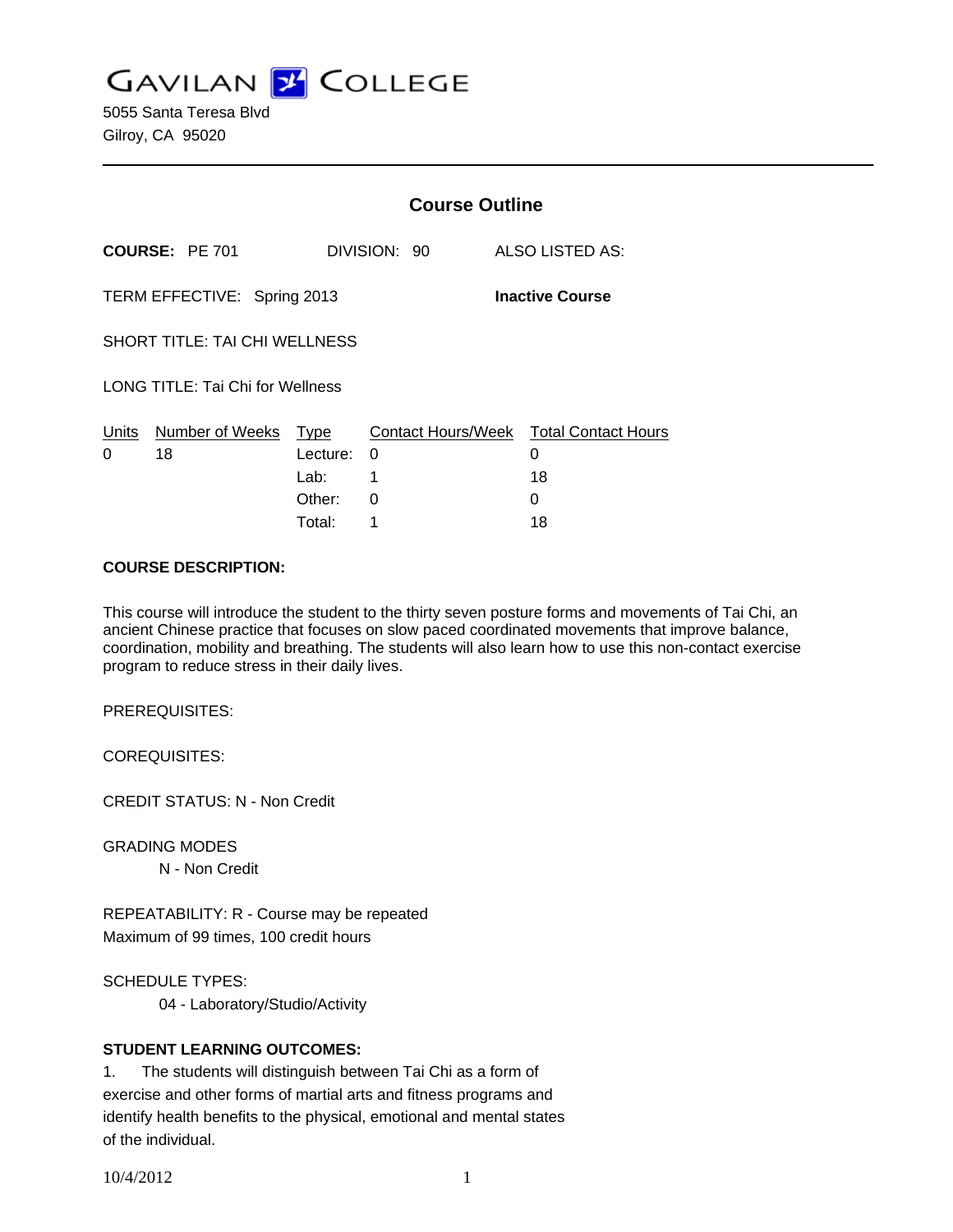# ILO: 7, 1, 2, & 6

Measure: Oral response and participation

2. Students will develop a basic understanding of the principles of chi, the historical premises of Tai Chi and how these beliefs produce relaxation, flexibility and physical strength to the body.

ILO: 7, 2, & 1

Measure: Oral response and participation

3. Students will explain the importance of warm-up exercises and perform them in preparation for their Tai Chi workouts.

ILO: 1, 5, & 6

Measure: Oral Response and Performance

4. Students will be able to identify, perform and repeat the basic thirty-seven movements of Tai Chi which will form the basis for their self-paced exercise regiment.

ILO: 5, 6, 2, 4 & 7

Measure: Demonstration

# **CONTENT, STUDENT PERFORMANCE OBJECTIVES, OUT-OF-CLASS ASSIGNMENTS**

Inactive Course: 09/24/2012

WEEK 1 2 HOURS

Introduction, history and basic premises of the principles of Tai Chi Chuan, the term chi and the Yin/Yang/Tao. The health benefits of Tai Chi will also be examined. Basic warmup exercises and the Tai Chi Walk and their importance will be introduced and each student will master the techniques with practice time.

WEEK 2 2 HOURS

Students will review the basic premises of Tai Chi and begin the the preparation for learning Tai Chi Form using the Heartbeat Listening Exercise. Posture 1 & 2, Preparation and Beginning, are introduced. These are the first of the thirty-seven slow paced coordinated movements that improve balance, coordination, mobility and breathing. The detrimental effects of stress in our daily lives will be examined and explored. The Tai Chi River Mediation is used to counter the stress. Assignment is to practice the Heartbeat Learning Exercises and postures 1 & 2.

WEEK 3 2 HOURS

Postures 3-7 are introduced and practiced. They are: Grasp the Sparrow's Tail, Ward-Off Left, Ward-Off, Right, the Rollback, Grasp the Sparrow's Tail, Press and Grasp the

Sparrow's Tail, Push. Homework: Practice the Grasp the Sparrow's Tail sequence for 15 minutes and record daily observations about everyday body movements.

WEEK 4 2 HOURS

Postures 8-11 are introduced and practiced. They are: Single Whip, Lift Hands and Hold Your Inner Baby/ Child Playing the Lute with Left Hand Sequence, Lean Forward/Shoulder Responsibility and Stork Spreads Wings. The meditations Tai Chi Tree and Be in Pre-Birth Chi Right Now are used during the introduction of these postures. Homework is to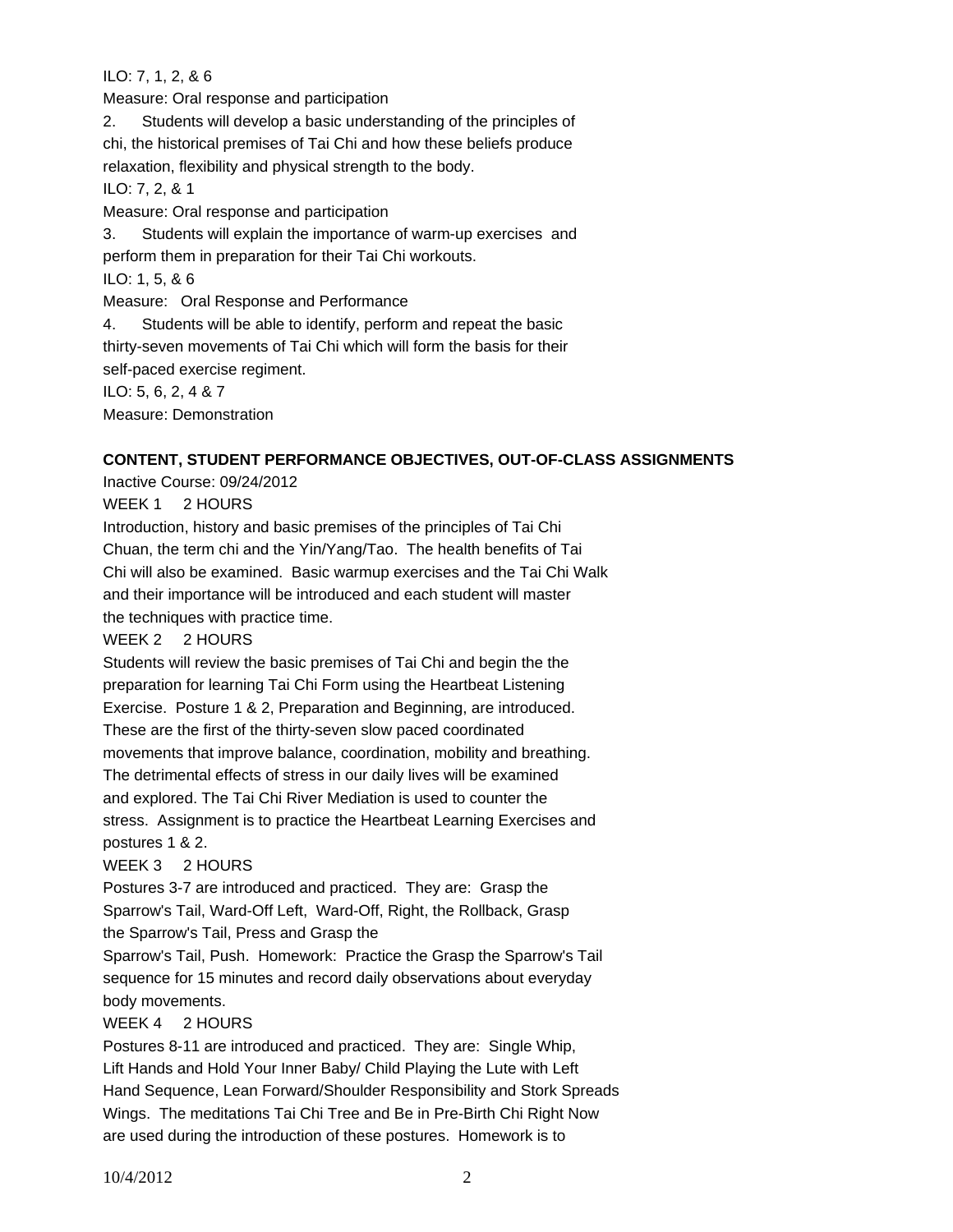practice the new movements and to write down any personal insights one has experienced while practicing the sequences. In addition, students will list 10 successful actions they have completed in the past month and list 10 mini-projects they would like to do over the next month and visualize their completion.

### WEEK 5 2 HOURS

Introduction of Postures 11b, 12, 13A, 13B,13C, 14, 15, 16A, & 16B. They are Wheel Turning Sequence, Brush Left Knee and Twist Step, Lift Hands and Hold Your Inner Baby/Child Playing the Lute with Right Hand Sequence, Wheel Turning Sequence, Brush Left Knee and Twist Step, Step Forward, Deflect Downward, Parry and Punch, Withdraw and Push, Cross Hands. Homework: Go out into Nature and collect five things to represent the five elements of fire, water, metal, earth and wood. Do a sequence of the new postures and write down any personal insights in their journals.

## WEEK 6 2 HOURS

Students will participate in a progress review. Introduction of postures 17-18: Embrace Tiger Return to Mountain and the Spiraling Punch Under the Elbow. Discussion of The True Self, A Jouney Back to Her True Self, and guided practice of Spiraling Breathing. Homework to practice the two new postures for 15 minutes and the new breathing techniques learned in class.

### WEEK 7 2 HOURS

Postures 19-23 are introduced and practiced. They are: Step Back and Play with Monkey, Right Side, Step Back and Play with Monkey, Left Side, Step Back and Play with Monkey, Right Side, Diagonal Flying, Wave Hands in Clouds, Right and Wave Hands in Clouds, Left. Meditation "Dance with the Clouds." Homework: Practice the movements for 15 minutes.

## WEEK 8 2 HOURS

Postures 23c-28 are introduced and practiced. They are: Wave Hands into Single Whip/Snake Creeps Down, Squatting Single Whip, Golden Cock Stands on One Leg, Right, Golden Cock Stands on One Leg, Left, Separate Right Foot, the Sunburst Kick and Separate Left Foot. Homework to practice the sequences that were learned in the lesson for 15 minutes. WEEK 9 2 HOURS

Postures 29A-32D are introduced and practiced. They are: Turn and Strike with the Heel, Brush Left Knee and Twist Step, Turn Torso to Spiral Arms Towards the Right, Step Forward, Descend and Strike with Fist, Grasp the Sparrow's Tail, Fair Lady Works At Shuttles, Right to North-East, Fair Lady Works at Shuttles Facing North-West, Fair Lady Works At Shuttles, Facing South-West, Fair Lady Works at Shuttles, Facing South-East and Grasp the Sparrow's Tail, Ward-Off, Left. Homework to perform the postures very slowly for 15 minutes. Meditate on the spiraling motion of the arms connecting to the tan-tien.

#### WEEK 10 2 HOURS

Postures 34-37 are introduced and practiced. They are: Step Forward to Greet and the Seven Stars, Step Back and Ride Tiger, Turn Body to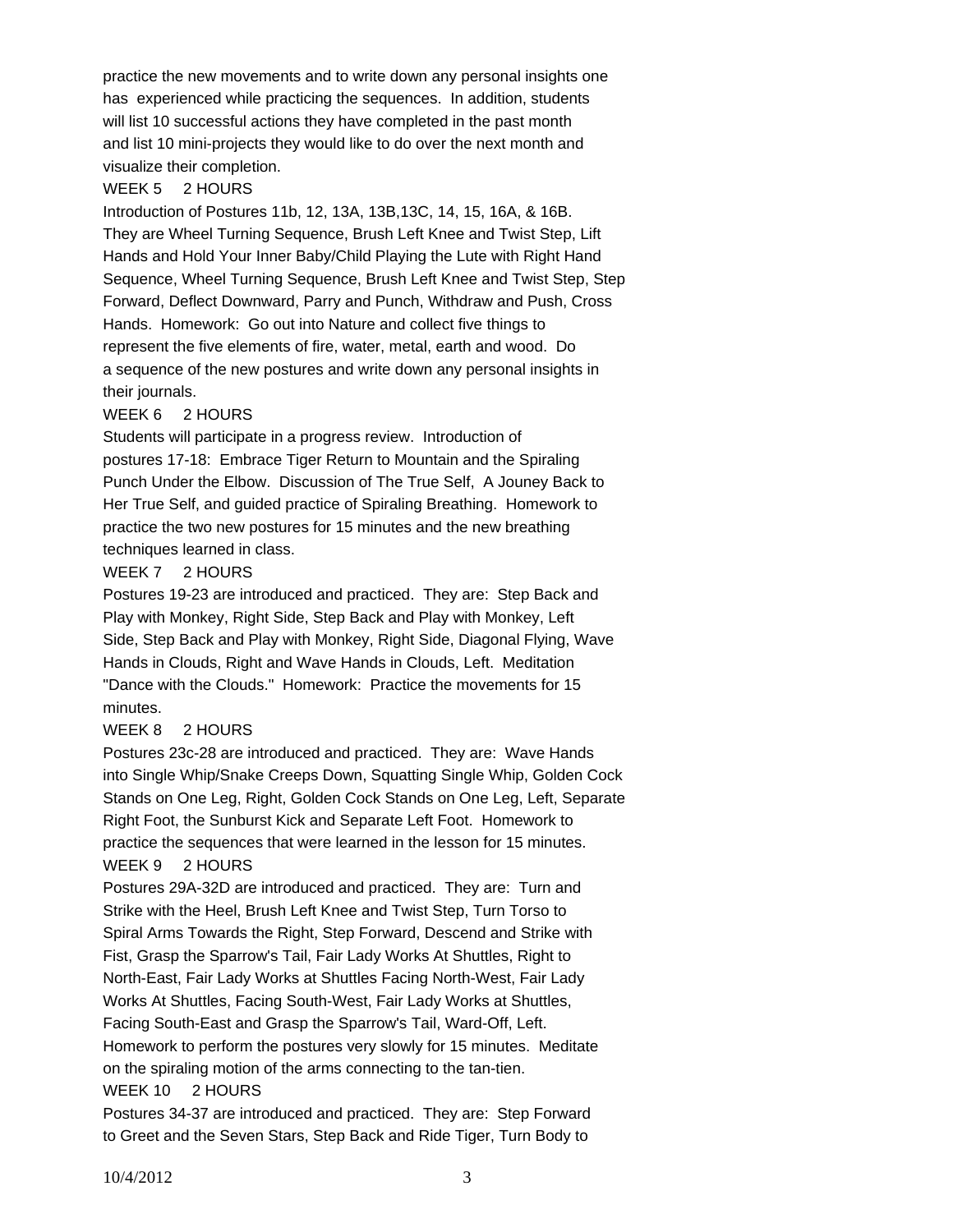Sweep Lotus with Leg, Bend Bow and Shoot Tiger, Step Forward, Deflect Downward, Parry and Punch, Withdraw and Push, Cross Hands and Conclusion. Homework to perform the new postures for 15 minutes. Make a list of activities that help conserve chi energy and those that drain reserves to the body.

### WEEK 11-17 2 HOURS

Under supervision, students will perform their daily routines of Tai Chi and listen to meditations. Partner exercises will be introduced: Letting Go of the Shoulders and Egos, Horizontal Circular River Exercises, Vertical Circular River Exercises, Horizontal Circle, Walking Partner Exercises and Vertical Circle Walking Partner Exercises. WEEK 18 2 HOURS

A class performance will be videotaped of the students daily routine. The students will participate in a class survey and self-evaluation

## **METHODS OF INSTRUCTION:**

Small group demonstration, lecture (mediations) and workout sessions.

## **METHODS OF EVALUATION:**

N/A

## **REPRESENTATIVE TEXTBOOKS:**

### **ARTICULATION and CERTIFICATE INFORMATION**

 Not Transferable UC TRANSFER: Not Transferable Associate Degree: CSU GE: IGETC: CSU TRANSFER:

#### **SUPPLEMENTAL DATA:**

Basic Skills: N Classification: L Noncredit Category: D Cooperative Education: Program Status: 2 Stand-alone Special Class Status: N CAN: CAN Sequence: CSU Crosswalk Course Department: CSU Crosswalk Course Number: Prior to College Level: Y Non Credit Enhanced Funding: N Funding Agency Code: Y